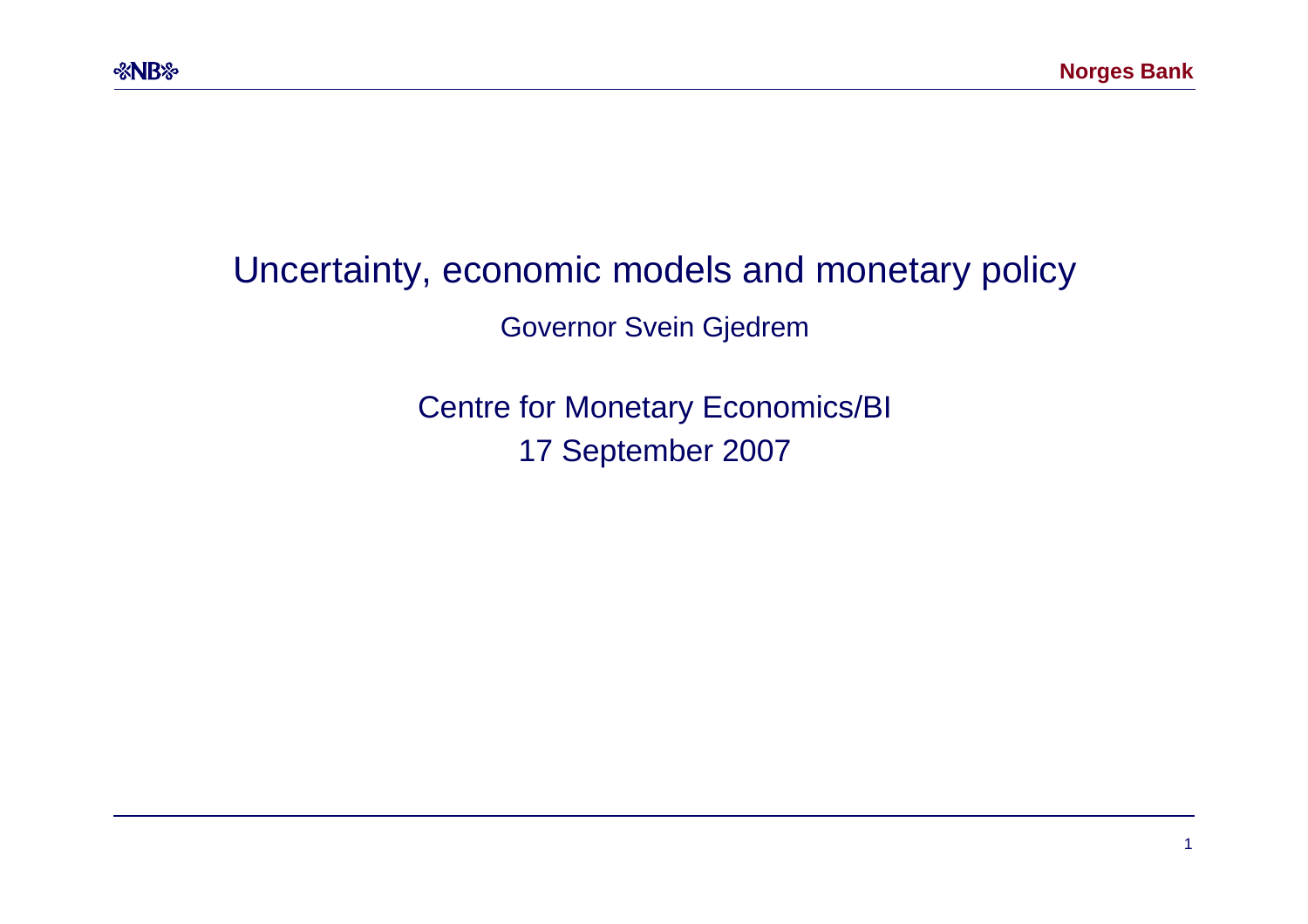#### Key policy rate Per cent



Source: Norges Bank <sub>2</sub>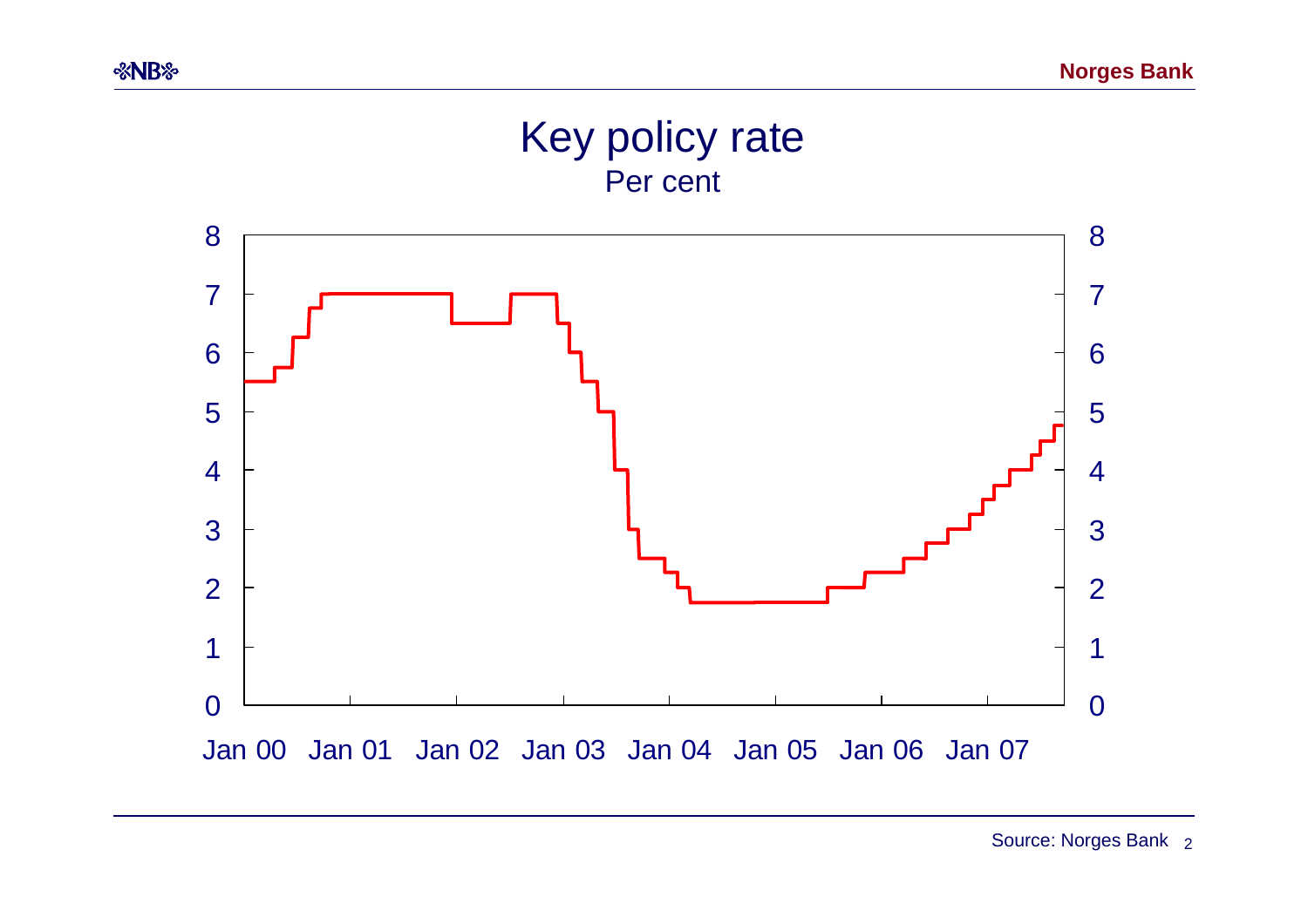# Expected consumer price inflation 2 years ahead Employer/employee organisations and experts1)

Per cent. 2002 Q2 – 2007 Q2



<sup>1)</sup> Employees in financial industry, macroanalysts and academics. Source: TNS Gallup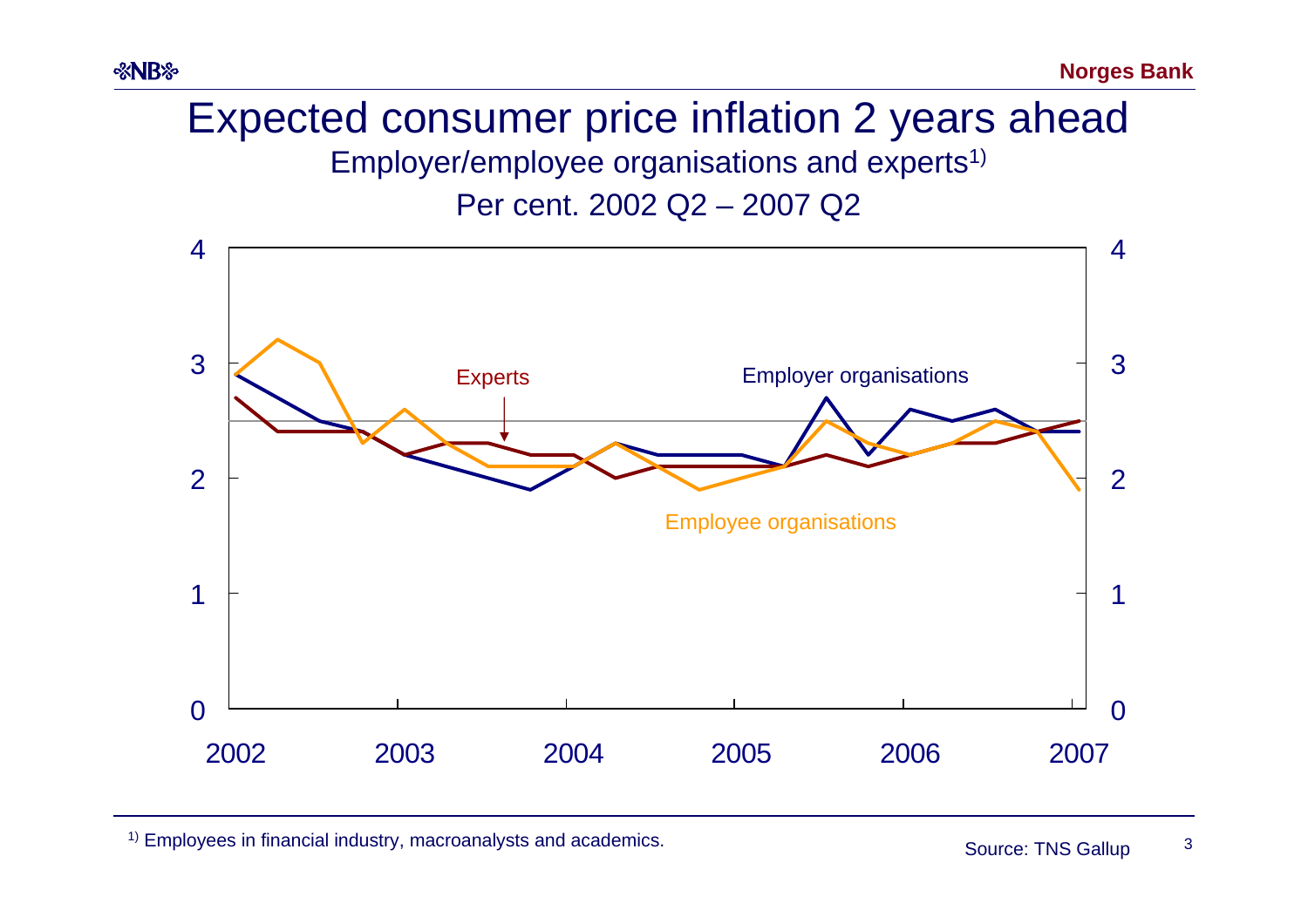# Monetary policy regimes i Norway since 1816

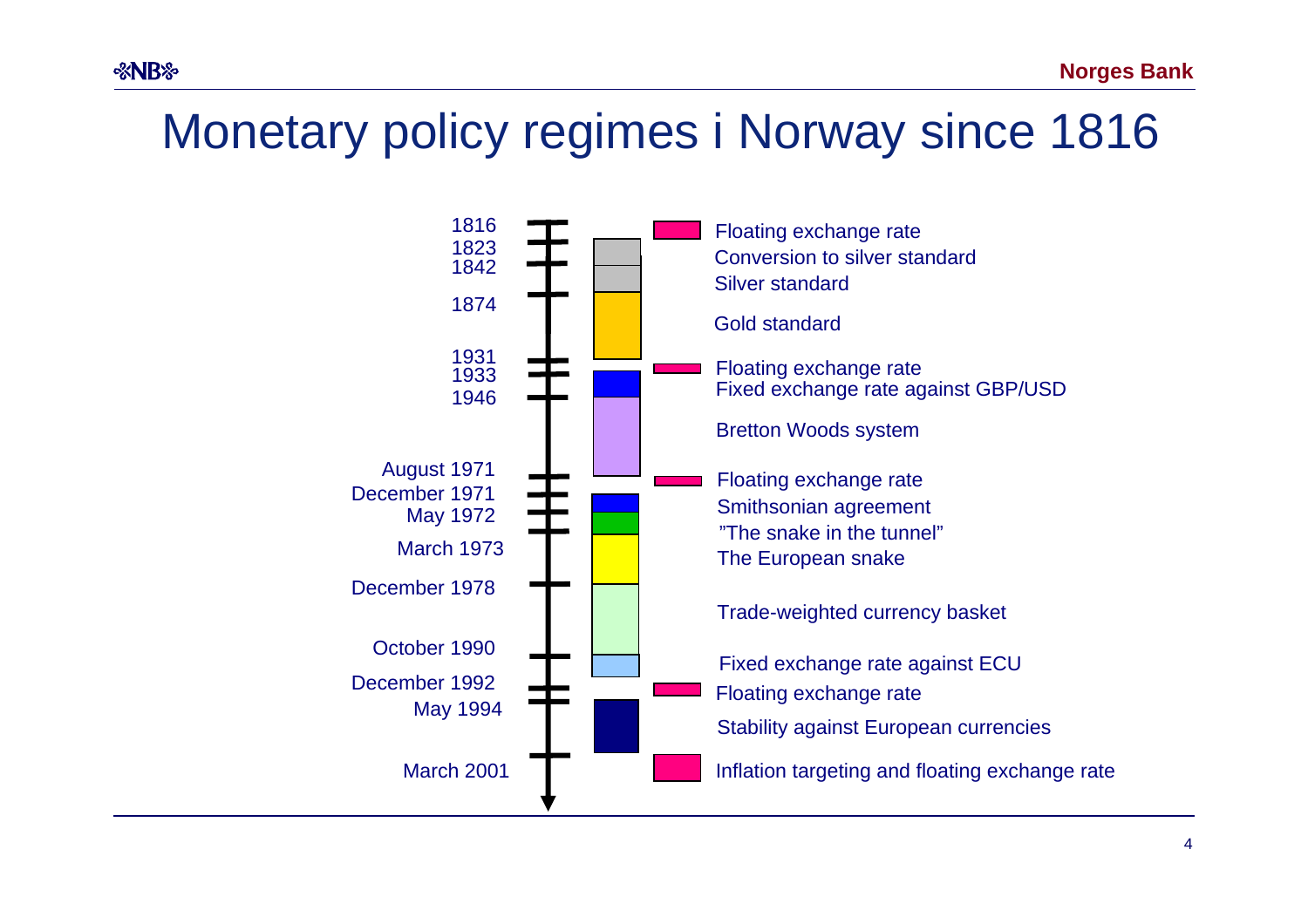# CPI in Norway, Germany and US

*<b>&NB* 

12-month change. Per cent. January 1980 – August 2007

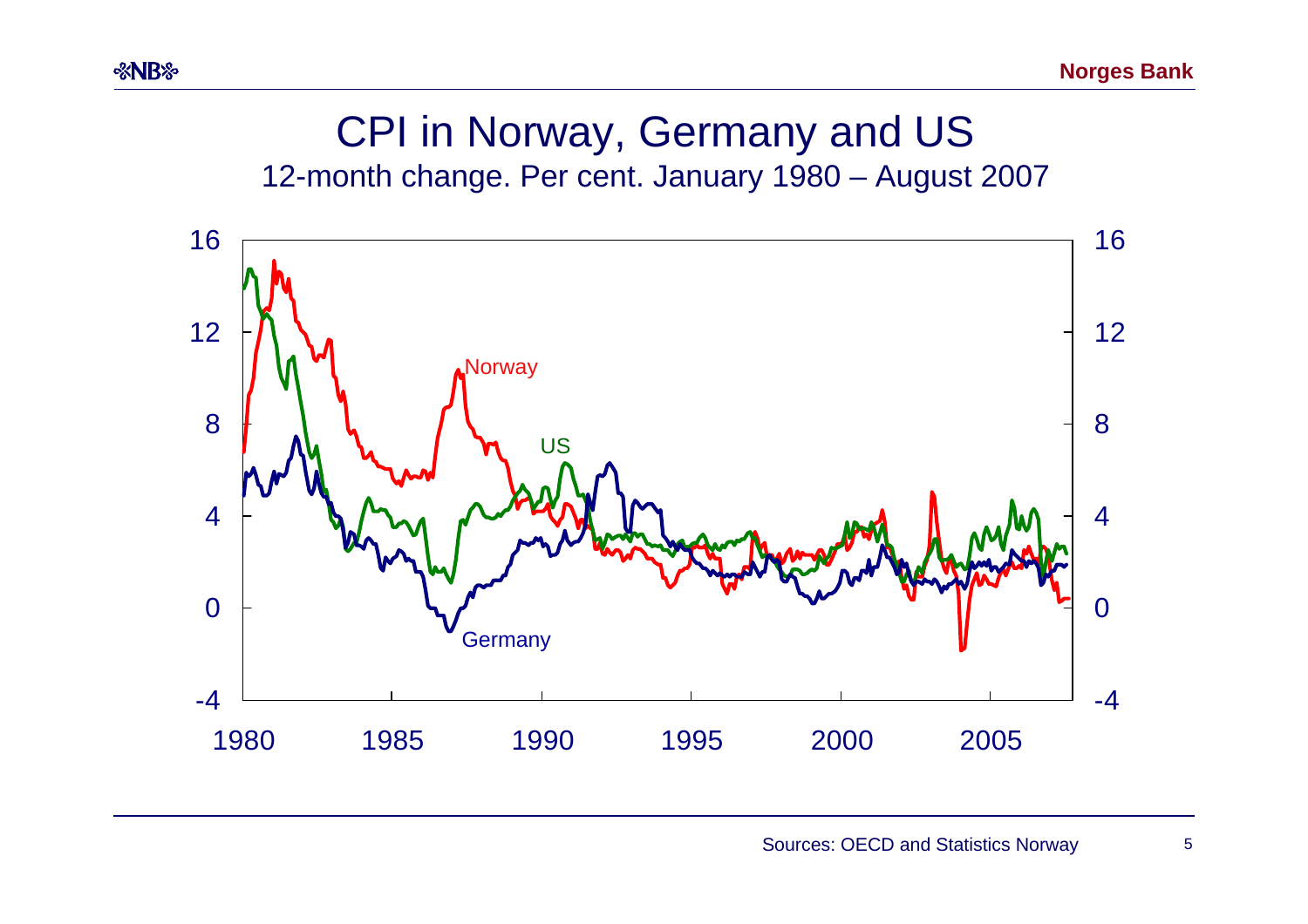### Wage share<sup>1)</sup> and registered unemployment Per cent. 1985 – 2006



1) Labour costs as share of factor income. Market-oriented enterprises in mainland Norway.

6Sources: Statistics Norway, Norwegian Labour and Welfare Organisation (NAV) and Norges Bank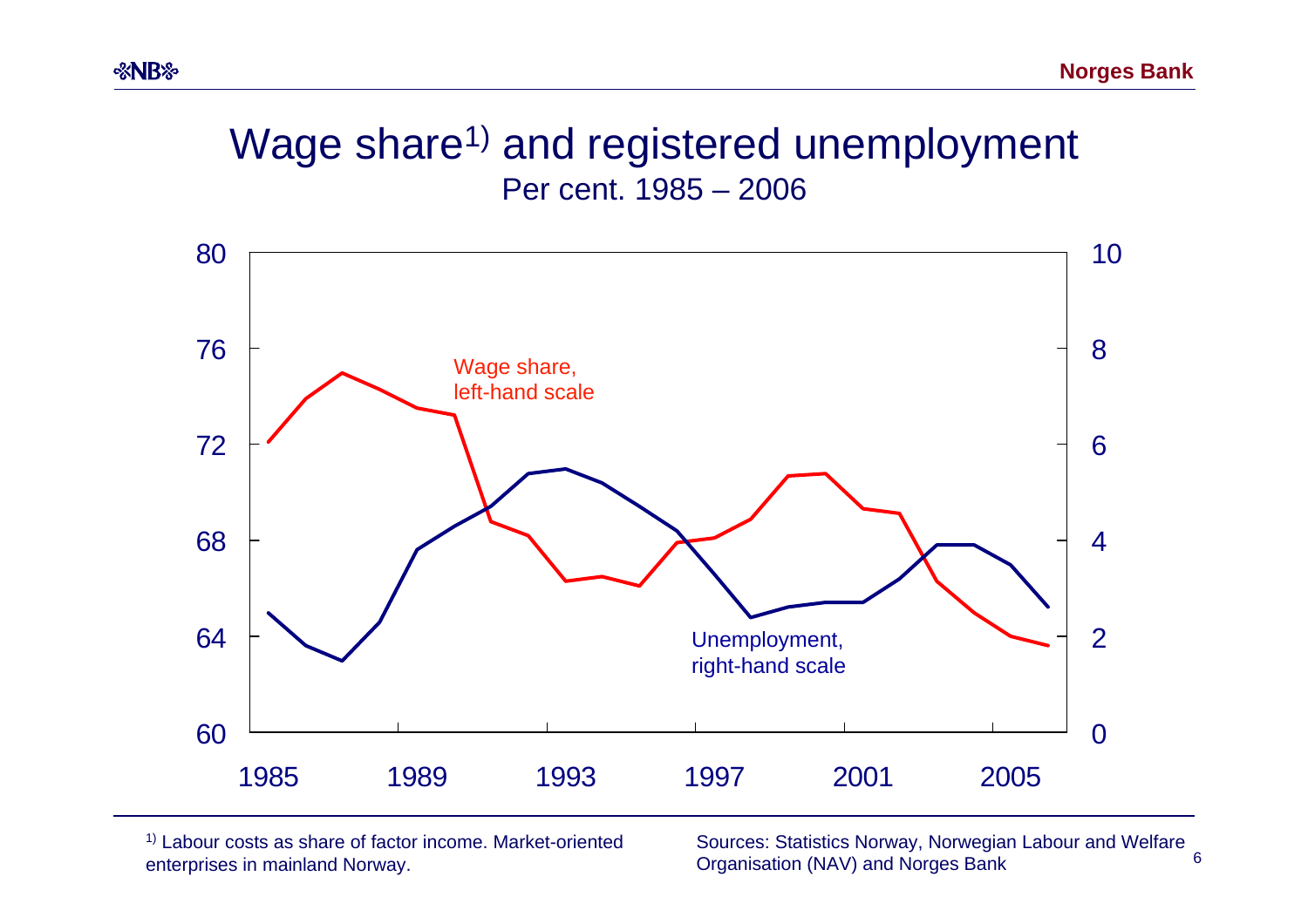7

### House prices and household debt Change on same month/quarter previous year. Per cent January 2001 – August 2007



Sources: Norwegian Association of Real Estate Agents, Association of Real Estate Agency Firms, Finn.no, ECON, Statistics Norway and Norges Bank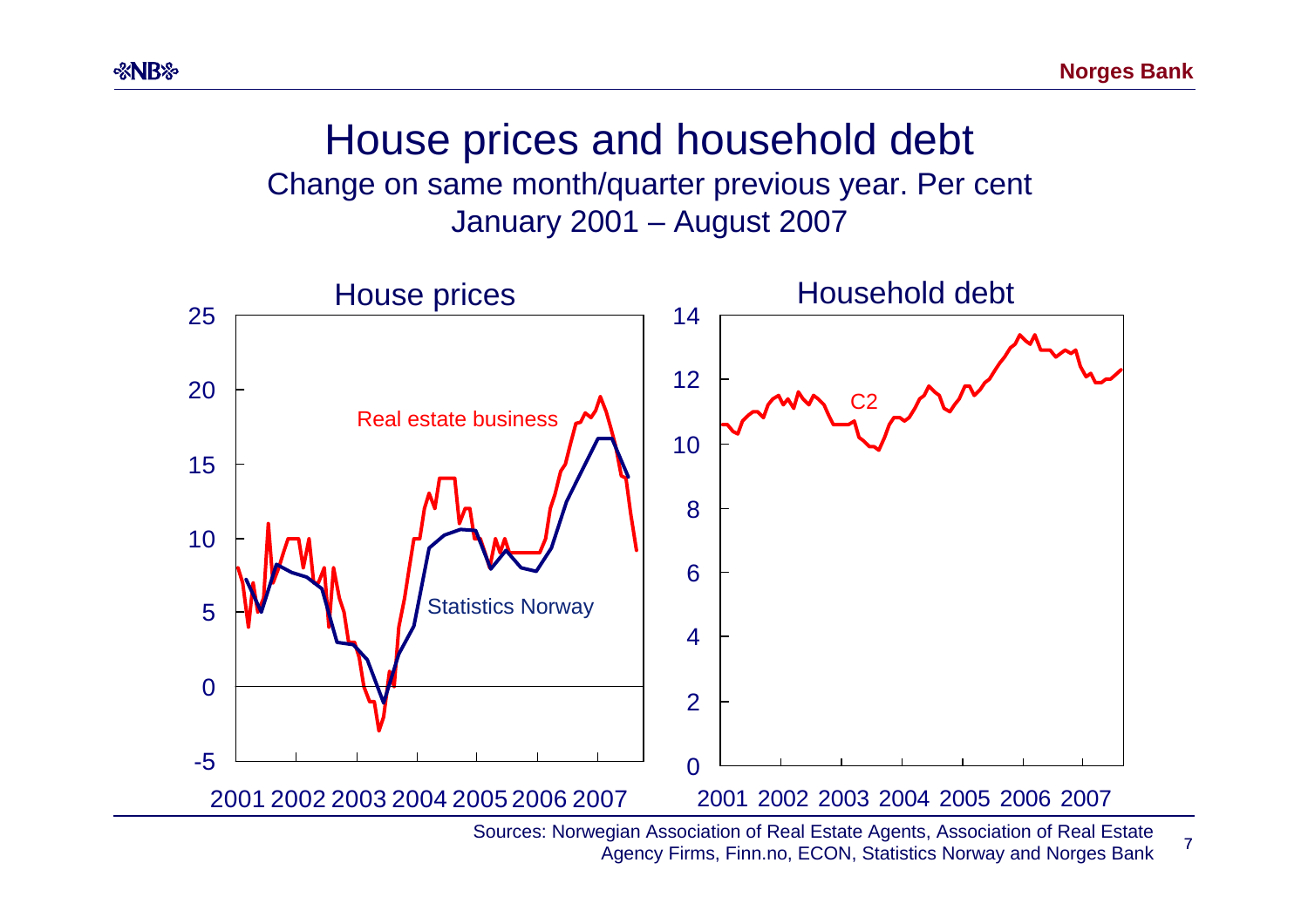# Real house prices, construction costs and land costs<sup>1)</sup>



<sup>1)</sup> The series is based on Statistics Norway's transfer of properties index and includes unbuilt property for free market sale. The series is not adjusted for location or site development.

> 8 Sources: Norwegian Association of Real Estate Agents, Association of Real Estate Agency Firms, Finn.no, ECON, Statistics Norway and Norges Bank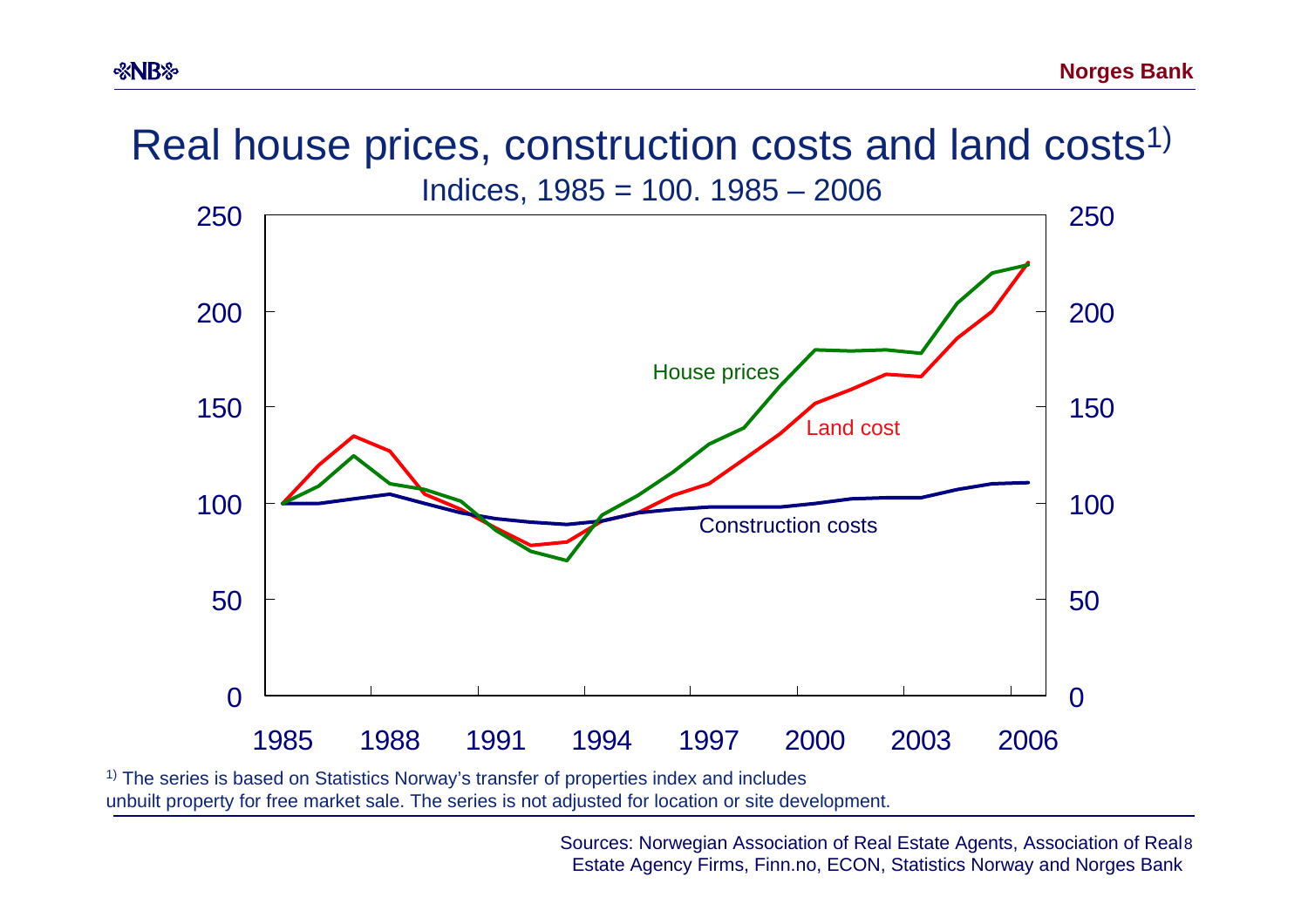## Terms of trade Index, 1995 = 100. 1995 – 2006



Sources: Statistics Norway and Norges Bank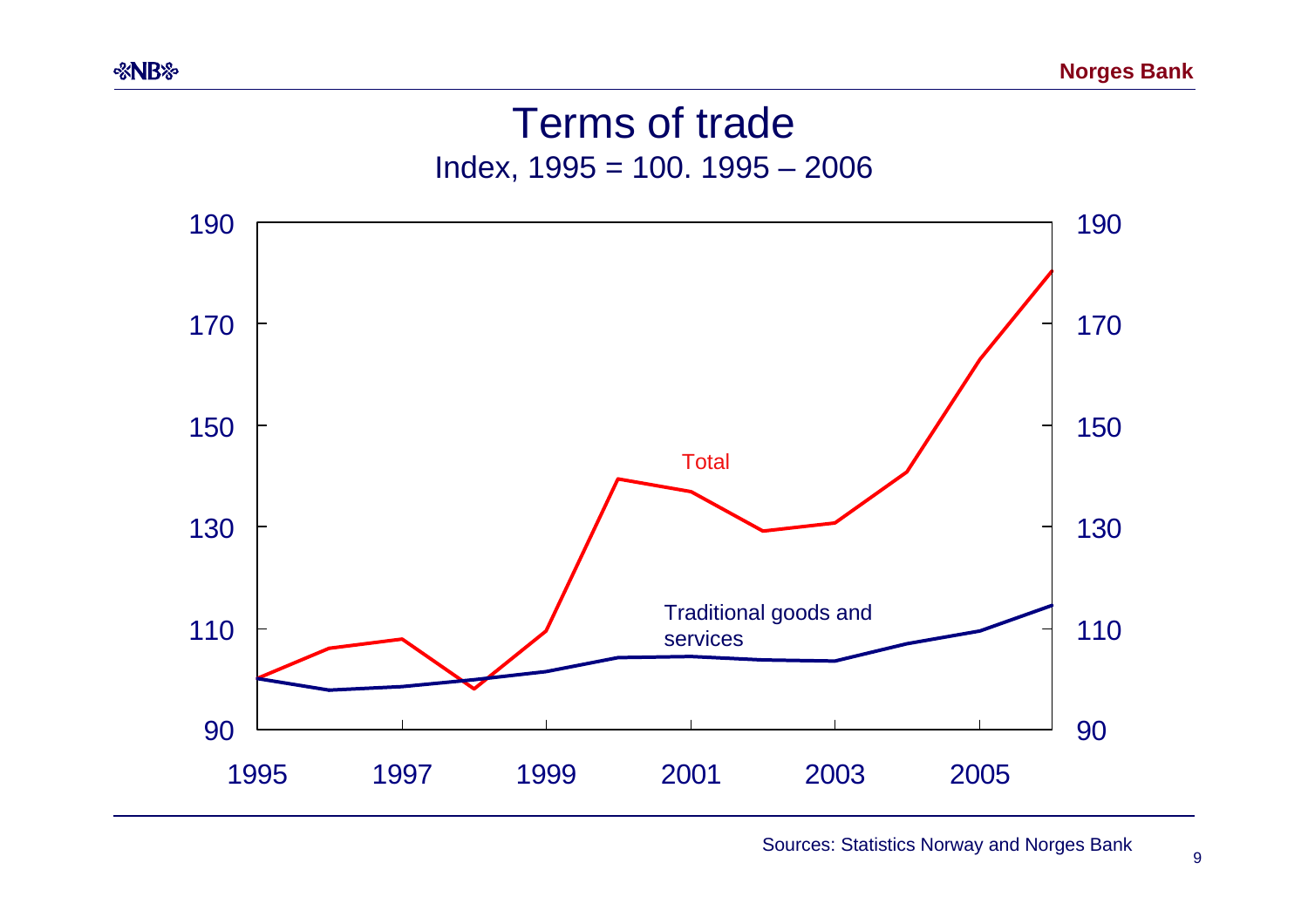# Different time horizons – different methods

*%NB* 



Sources: Statistics Norway and Norges Bank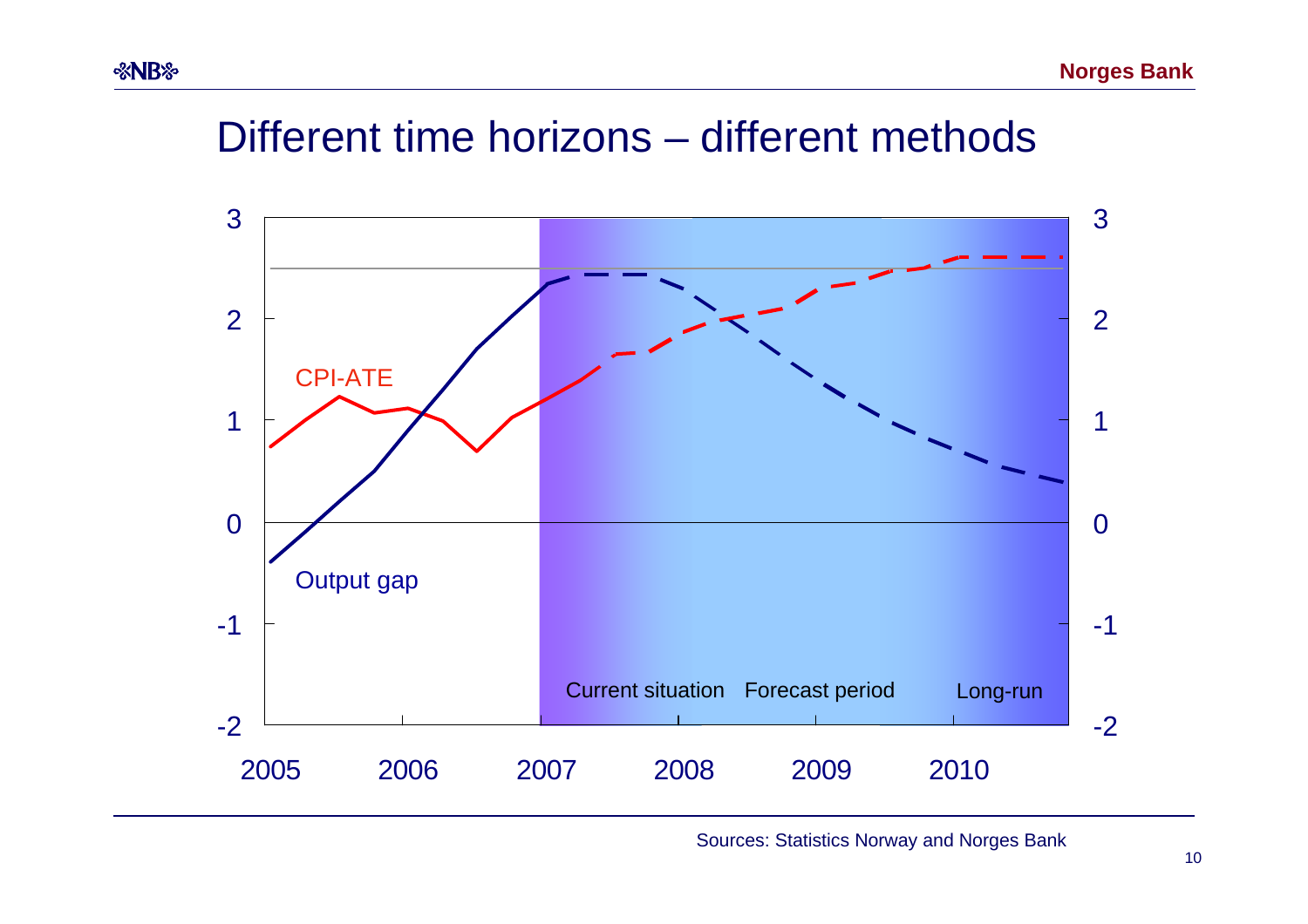"..*that's what we have to do with every variable that we look at, work out why it's growing faster or slower than it was before and not to use some rather mindless regression.…The secret of good policy is to try and think trough what are the economics of the shocks hitting the economy at present. That in a nutshell is my philosophy of how you should do policy. Don't rely on regressions from the past.*" Mervin King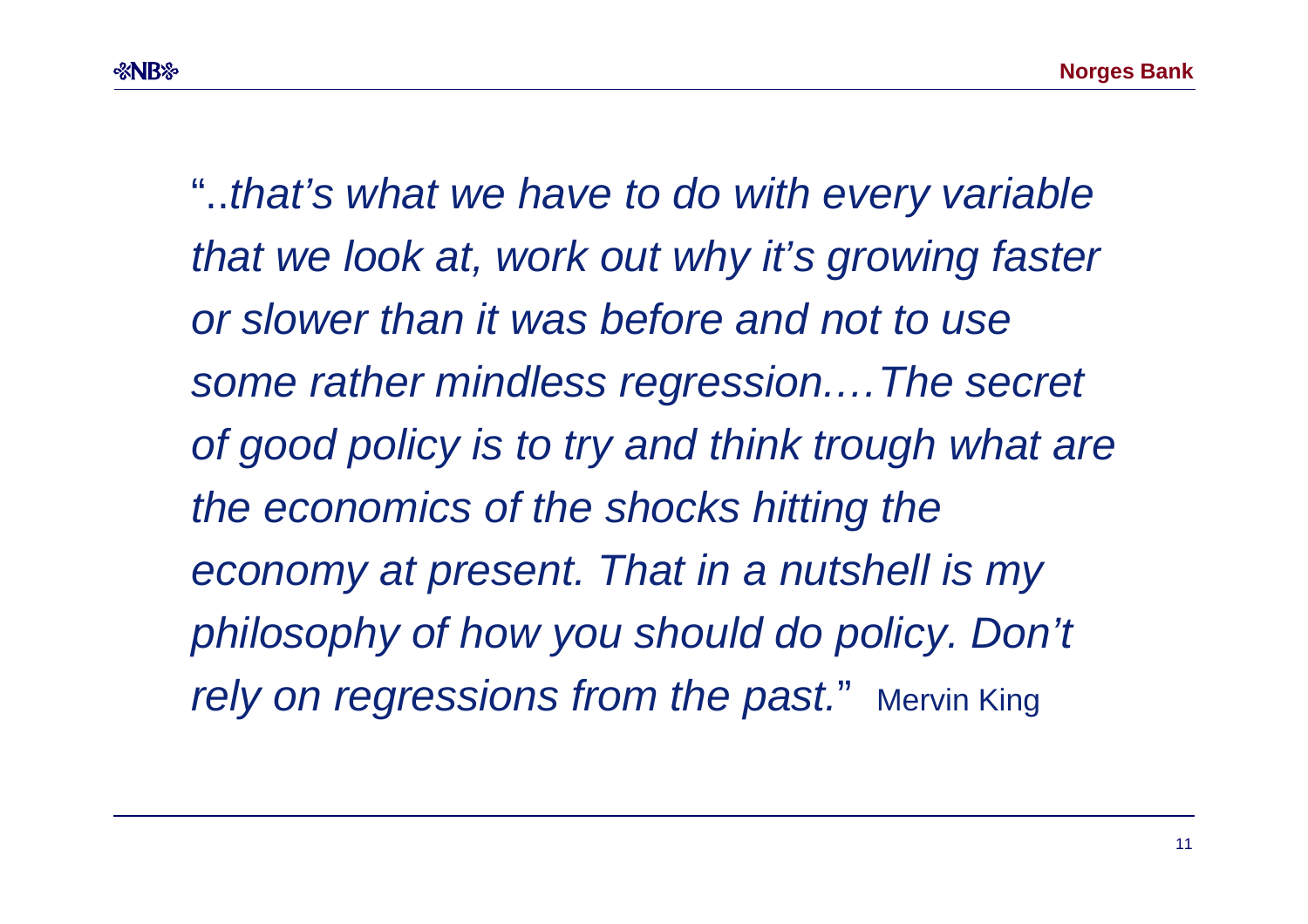# The relation between house prices and user cost

 $(1)$  rent = user cost

**&NB&** 

(2) User cost = house price x  $[(i+\delta-\pi_{house}^e)]$ 

$$
= \text{house price x } [(i - \pi^e) + \delta - (\pi^e_{house} - \pi^e) \text{]}
$$

Real rate Depreciation Expected real house price inflation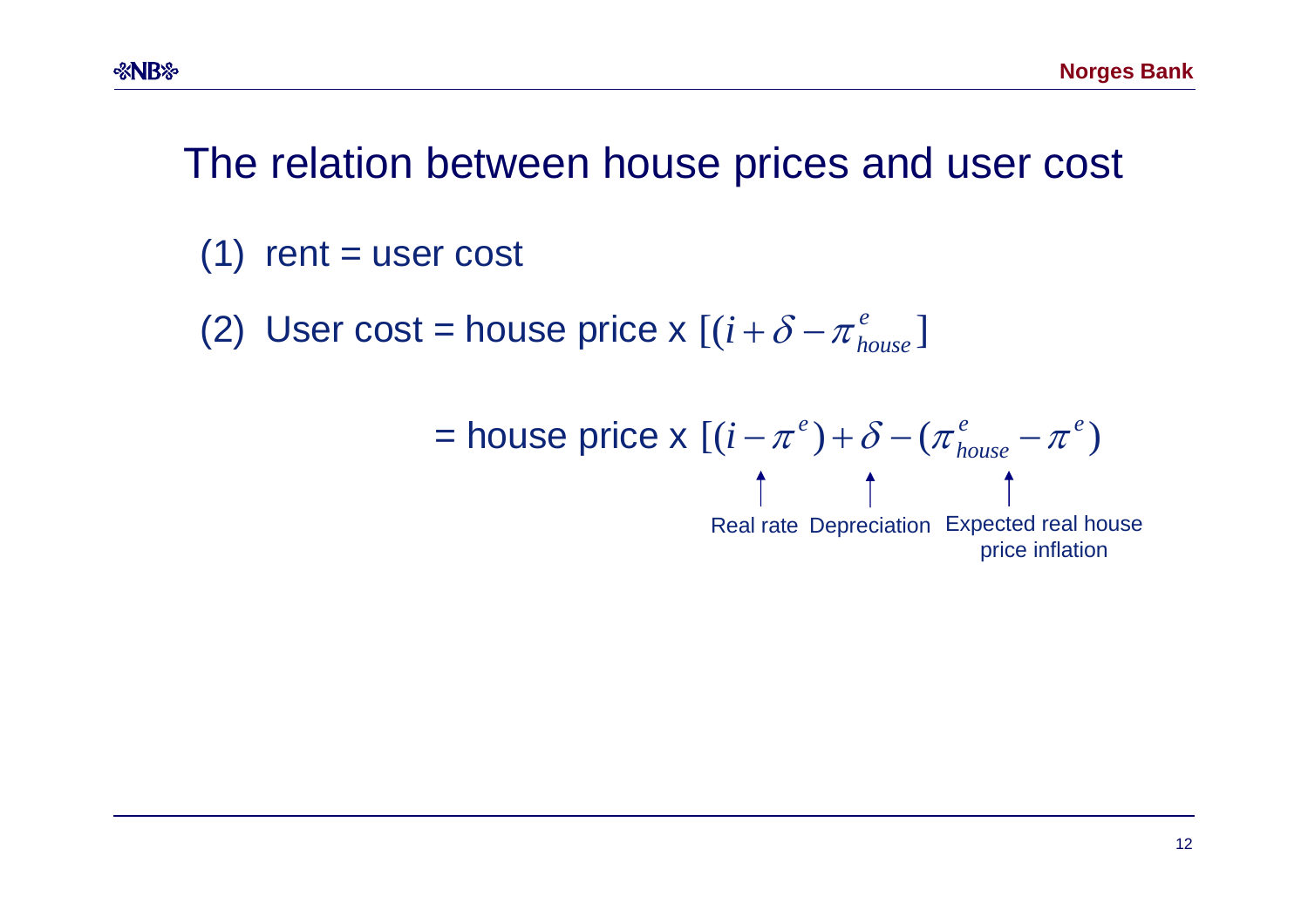## House prices and imputed rent Change on same month/quarter previous year. Per cent

January 2001 – August 2007

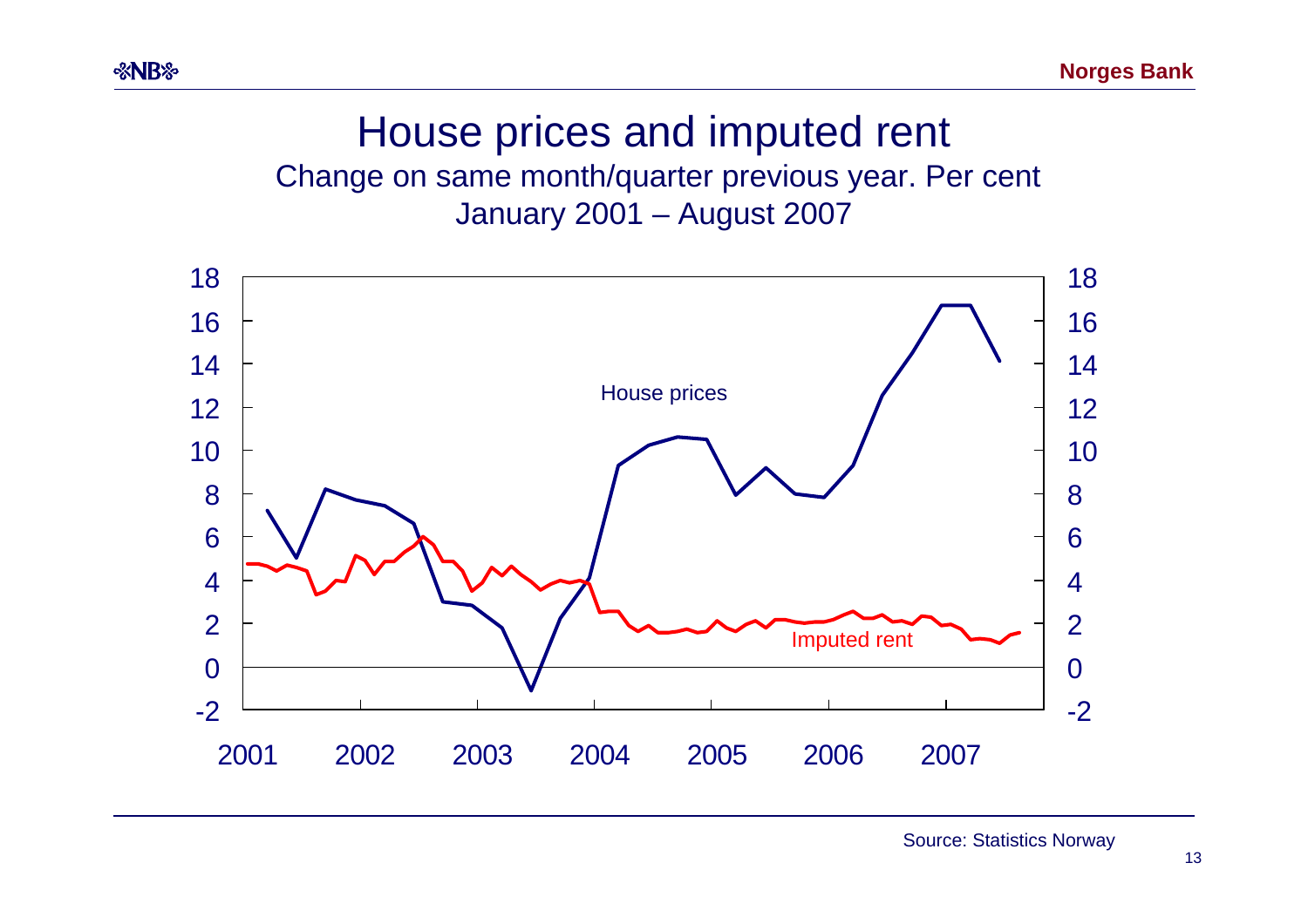# Construction cost index and imputed rent

*<b>&NB* 

12-month change. Per cent January 2001 – August 2007



Source: Statistics Norway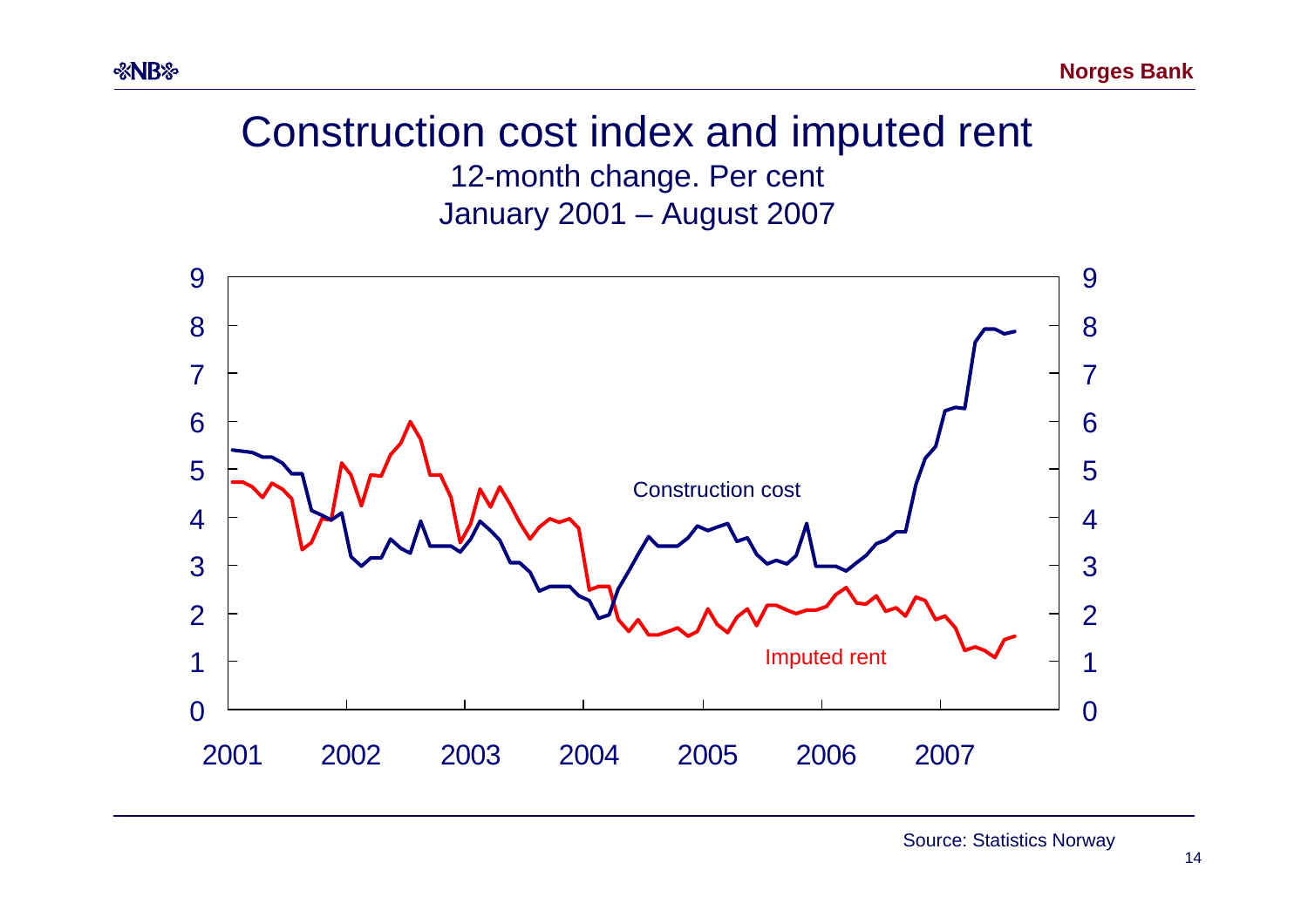#### Clothing and footwear in the CPI EU15, Norway, Sweden and Denmark Index, 1999 = 100. 1999 – 2006



Sources: Statistics Norway and Eurostat 15